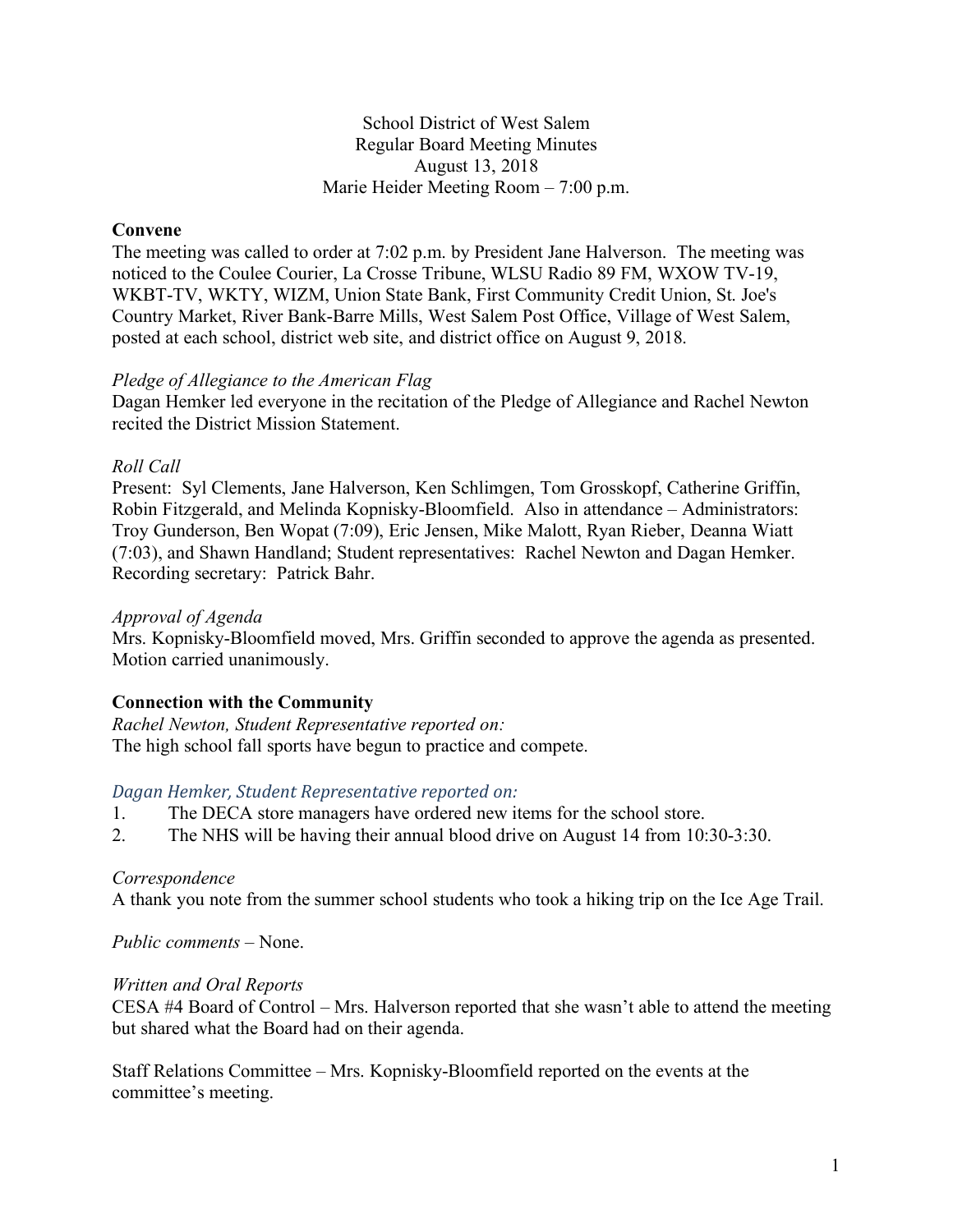Transportation Committee – Mr. Schlimgen reported on the events of the committee's meeting.

District Strategic Initiatives were shared by the administrators. Mr. Gunderson announced: the resignation of paraprofessional Diana Swim; the hiring of paraprofessionals-Amanda Bahl, Stephanie Fronk, Lori Jambois, Tiffany Janisch, Sherry Kneifl, Adilene Rojas, Kristi Schmitz, Kari Schuster, Stephanie Sprehn, Kimberly Sullivan, Kaila Winters, Michael Winters, and Callie Zwicker, bus driver-Chris Norman, nutrition services-Jennifer Hyer and Kathy Wagner, and administrative assistant-Tricia Mulholland.

Trap Shoot Team Presentation: Coach Paul Liethen shared information on the Wisconsin High School Clay Target League. Students and family that were in attendance: Barry Olver, Samantha Olver, Monika Loging, Jesse Loging, Karen Jankowski, AJ Jankowski, Mike Klein, Missy Klein, Sam Klein, Jesse Klein, and Dylan Liethen. There were both students and parents who shared information with the Board on the benefits of the club.

District Communication and Engagement Strategy: Public Communications Specialist/Grant writer Samantha Schmitz shared the district's communication strategy.

### **Consent Agenda**

Mr. Schlimgen moved, Mrs. Clements seconded to approve the Regular Meeting Minutes of July 30, 2018; invoices to be paid; the resignation English Teacher Emily Maxwell; the hiring of Kjerstin Dellenbach as .33 FTE high school physical education teacher, Nickolas Brandt as 1.0 FTE high school special education teacher, Lisa Robbins as 1.0 FTE high school special education teacher; and the Open Enrollment Requests for the 18-19 school year as presented. Motion carried unanimously.

Mrs. Griffin moved, Mrs. Kopnisky-Bloomfield seconded to accept the administration's cocurricular recommendation for Ben Wopat as a volunteer high school assistant football coach. Motion carried. 6-Aye, 1-Nay (Mr. Schlimgen)

#### **Discussion/Action Items:**

Mrs. Fitzgerald moved, Mrs. Griffin seconded to accept the donation of a book from the West Salem Historical Society to the middle school library. The book was created in cooperation with the Historical Society, former Middle School Art Teacher Krista Beron and her 7th grade students.

Draft of use agreement for the new multi-purpose events center with the West Salem Hockey Association. No discussion or action was taken on this agenda item.

Director of Human Resources Barb Buswell and Public Communications Specialist/Grant writer Samantha Schmitz were present to answer questions regarding the Employee Handbook. Mr. Grosskopf moved, Mrs. Kopnisky-Bloomfield seconded to accept the administrations recommendation to approve the Employee Handbook as presented. Motion carried unanimously.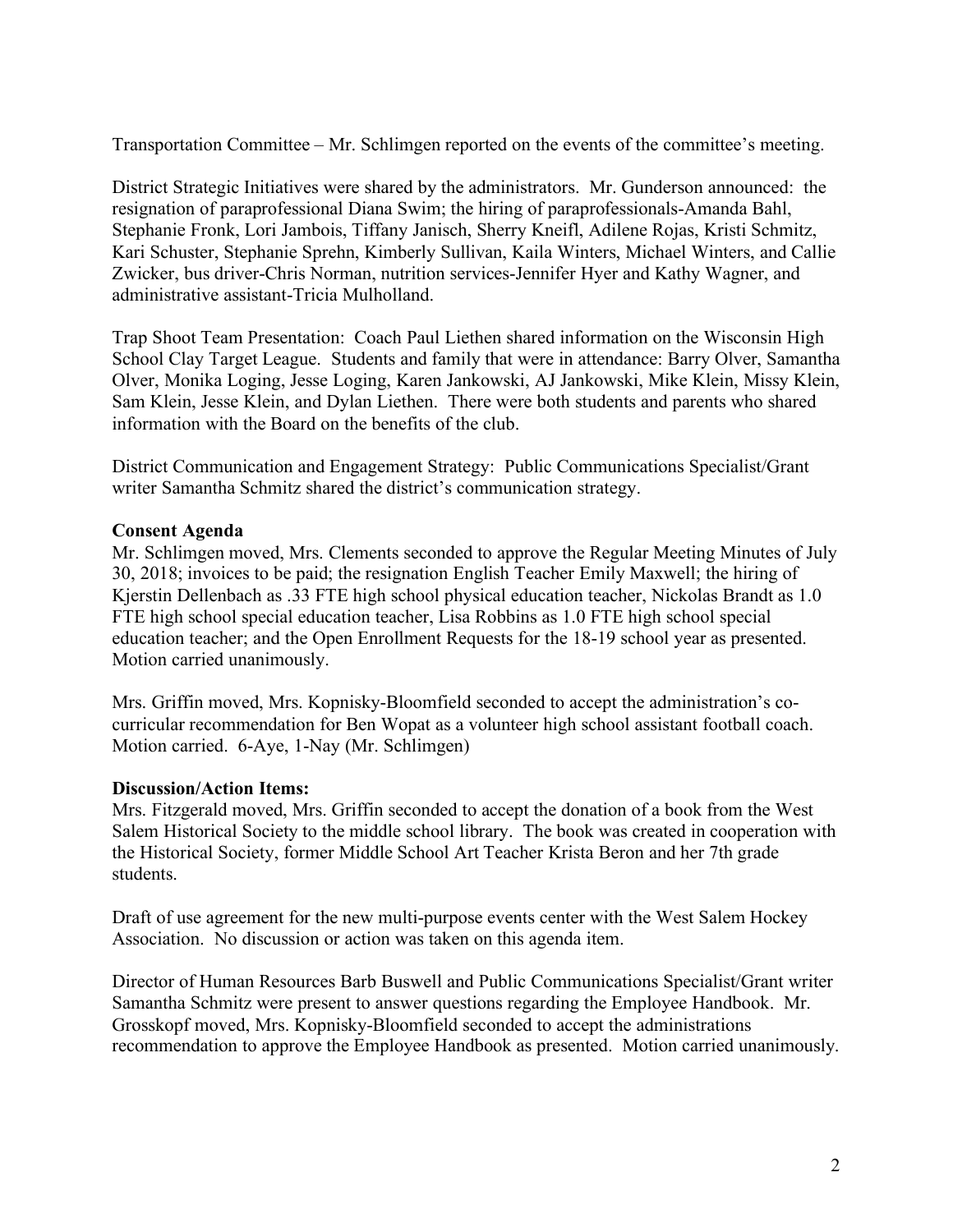Referendum/Financial Planning – Mr. Clements moved, Mrs. Griffin seconded to set the amounts for an operational referendum: 2019-2020 - 1,600,000; 2020-2021 - 1,900,000; 2021- 2022 - 2,115,000; and 2022-2023 - 2,020,000. Motion carried. 6-Aye, 1-Nay (Mr. Schlimgen)

Mrs. Griffin moved, Mrs. Kopnisky-Bloomfield seconded the following resolution: RESOLUTION AUTHORIZING THE SCHOOL DISTRICT BUDGET TO EXCEED REVENUE LIMIT FOR FOUR YEARS FOR NON-RECURRING PURPOSES. Motion carried. 6-Aye, 1-Nay (Mr. Schlimgen) Incorporate resolution wording in minutes.

Mrs. Griffin moved, Mrs. Kopnisky-Bloomfield seconded the following resolution: RESOLUTION PROVIDING FOR A REFERENDUM ELECTION ON THE QUESTION OF THE APPROVAL OF A RESOLUTION AUTHORIZING THE SCHOOL DISTRICT BUDGET TO EXCEED REVENUE LIMIT FOR FOUR YEARS FOR NON-RECURRING PURPOSES. Motion carried. 6-Aye, 1-Nay (Mr. Schlimgen) Incorporate resolution wording in minutes.

Operational Referendum Communication - Public Communications Specialist/Grant writer Samantha Schmitz shared information and requested feedback from the Board. No action taken.

Mr. Schlimgen moved, Mrs. Fitzgerald seconded to approve the 2018-2019 school bus routes as presented. Motion carried unanimously.

Mrs. Griffin moved, Mrs. Fitzgerald seconded to approve the following resolution: RESOLUTION: Whereas the following school districts have handicapped children, and whereas it appears that the educational interests of all children in these school districts will be served best by the districts joining together to offer special services, as authorized by the Department of Public Instruction, to meet the needs of handicapped children. Be it, and it is hereby resolved that the school boards of the West Salem School District and the Bangor School District agree to establish and maintain, on a cooperative basis, a handicapped children's special education program(s) pursuant to Section 66.0301 of the Wisconsin Statutes.

Mrs. Halverson welcomed the motion for closed session: The Board will discuss, consider and, if appropriate, take action pursuant to Wis. Stats §19.85(1) (c) "Considering employment, promotion, compensation or performance evaluation data of any public employee over which the governmental body has jurisdiction or exercises responsibility" regarding compensation for the superintendent for the 18-19 school year.

Mrs. Kopnisky-Bloomfield moved, Mrs. Griffin seconded that the Board convene in closed session at 9:30 p.m. A roll vote was taken: Mrs. Fitzgerald, Aye; Mrs. Kopnisky-Bloomfield, Aye; Mr. Clements, Aye; Mrs. Halverson, Aye; Mrs. Griffin, Aye; Mr. Grosskopf, Aye; and Mr. Schlimgen, Aye. Motion carried unanimously.

*Closed Session*

# **Adjournment**